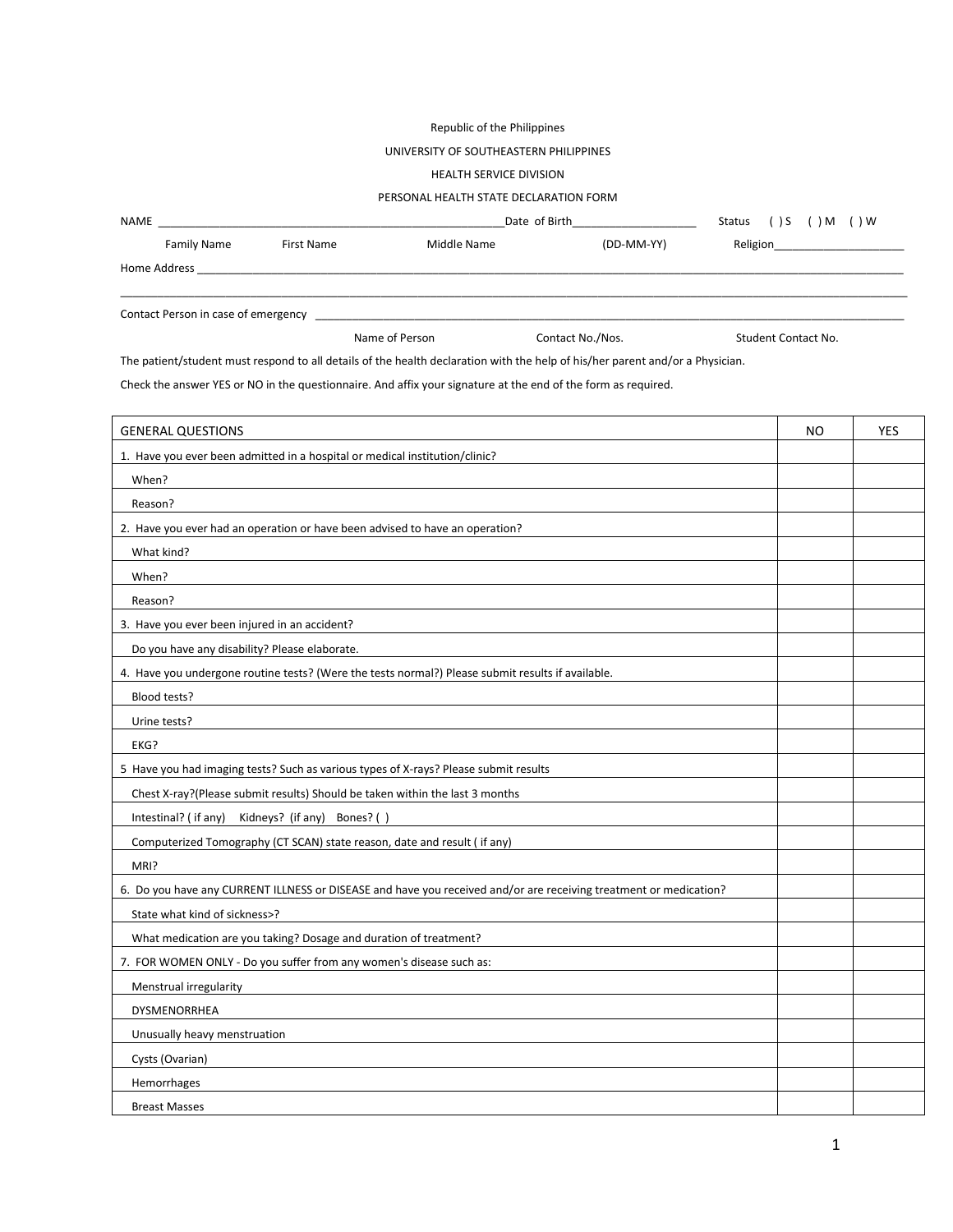| Uterus/Ovarian problems                |  |
|----------------------------------------|--|
| 8. Do you smoke?                       |  |
| If Yes - how many sticks a day?        |  |
| 9. Do you drink alcohol, beer or wine? |  |
|                                        |  |

### PERSONAL HEALTH STATE DECLARATION FORM cont….

# (Past Illnesses & Present Illness) QUESTIONS ON ILLNESSES (HAVE YOU SUFFERED FROM OR ARE YOU SUFFERING NOW?) NO ALSO NOWED NO YES 11. Cardiovascular (Heart & Blood Vessels) A. Heart Disease B. Chest Pains C. Shortness of Breath D. Palpitations E. Angina Pectoris F. Arrhythimias ( irregular heartbeat) G. Congenital Heart Defect or diseases ( state what kind) H. Hypertension I. Leg Pain while walking 12. Nervous System. Do you have the following? A. Dizziness B. Headaches C. Loss of consciousness D. Convulsions/Seizures ( Epilepsy) E. Memory disorders F. Tremors G. Balance disorders H. Mental Exhaustion I. Vertigo 13. Mental Disorders. Do you have the following? A. Mental diseases B. Depression C. Schizophrenia D. Anxiety Disorders E. Suicide Attempt 14. Respiratory Tract. Did you ever had or have the following in the past or at present? A. Asthma B. Bronchitis

 C. Pneumonia D. Tuberculosis (TB)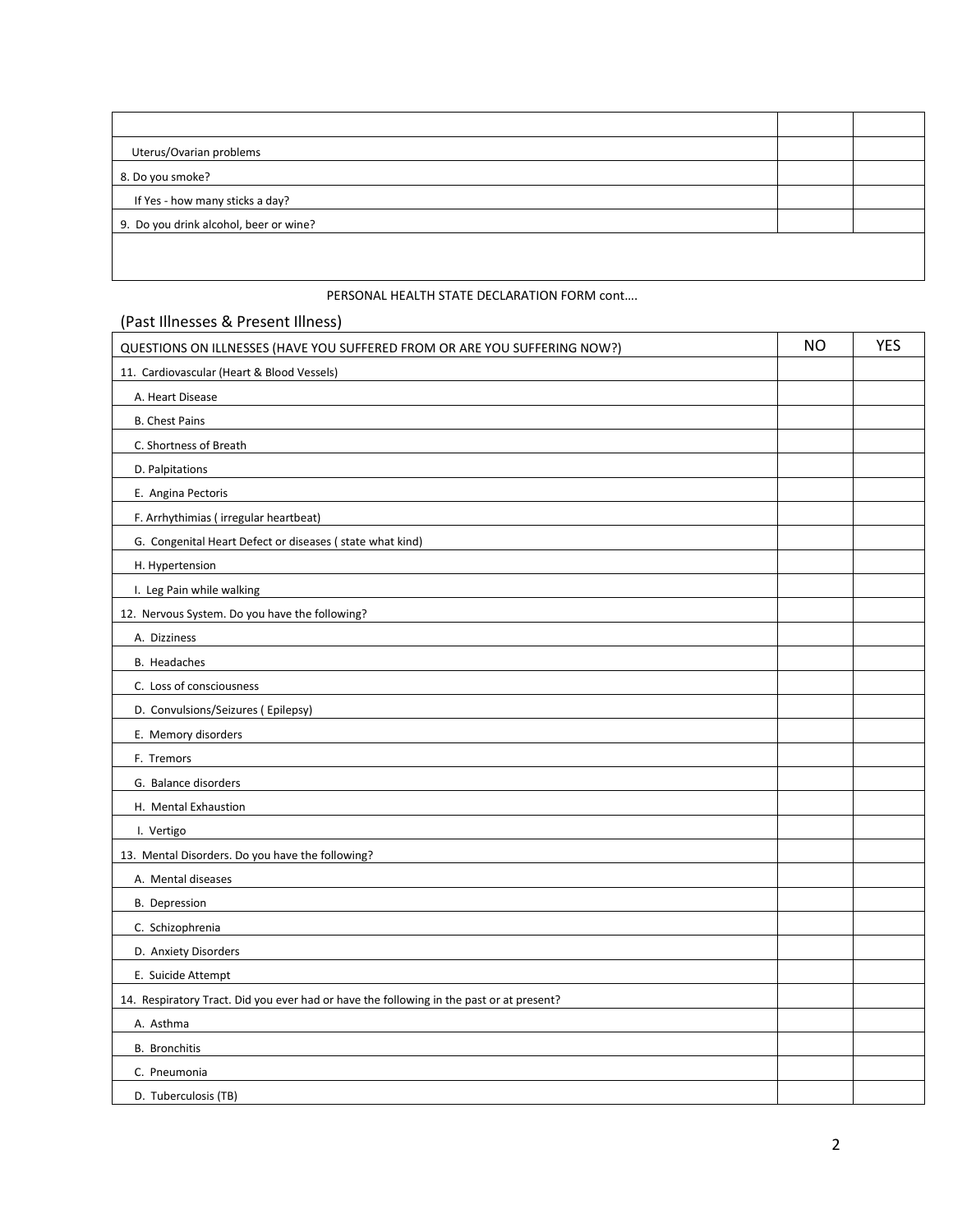| E. Hemoptysis (coughing out of blood)                     |  |
|-----------------------------------------------------------|--|
| F. Recurrent Respiratory tract infections                 |  |
| G. Persistent Cough                                       |  |
| H. Difficulty in Breathing                                |  |
| 15. Digestive Tract & Liver. (do you have the following?) |  |
| A. Ulcer (gastric or peptic)                              |  |
| B. Heartburn                                              |  |
| C. Intestinal problems - hookworm, Ascariasis             |  |
| D. Hemorrhoids & anal problems                            |  |
| E. Liver Disease - Schistosomiasis                        |  |
| F. Hepatitis A                                            |  |
| G. Hepatitis B                                            |  |
| H. Jaundice                                               |  |
| I. Gallbladder Stones                                     |  |
| J. Vomiting                                               |  |
| K. Pancreatitis                                           |  |
| 16. Kidneys & Urinary Tract                               |  |
| A. Kidney Stones                                          |  |
| <b>B.</b> Nephritis                                       |  |
| C. Urinary Tract defects                                  |  |
| D. Blood or protein in the urine                          |  |
| E. Renal Cysts                                            |  |
| F. Recurrent UTI                                          |  |
| 17. Endocrine (metabolic disorders)                       |  |
| A. Diabetes Mellitus I or II                              |  |
| B. Disorders of the Thyroid                               |  |
| C. Endemic/Toxic Goiters                                  |  |
| D. Thyroid Tumor                                          |  |
| E. Pituitary Gland Tumor                                  |  |
| F. High Blood cholesterol & Triglycerides                 |  |
| 18. Skin & Genital Tract                                  |  |
| A. Herpes                                                 |  |
| B. Psoriasis                                              |  |
| C. Eczema                                                 |  |
| D. Tinea Cruris                                           |  |
| E. Atopic Dermatitis                                      |  |
| F. Contact Dermatitis                                     |  |
| G. Warts                                                  |  |
| 19. Malignant Diseases                                    |  |
|                                                           |  |

 $\overline{\phantom{a}}$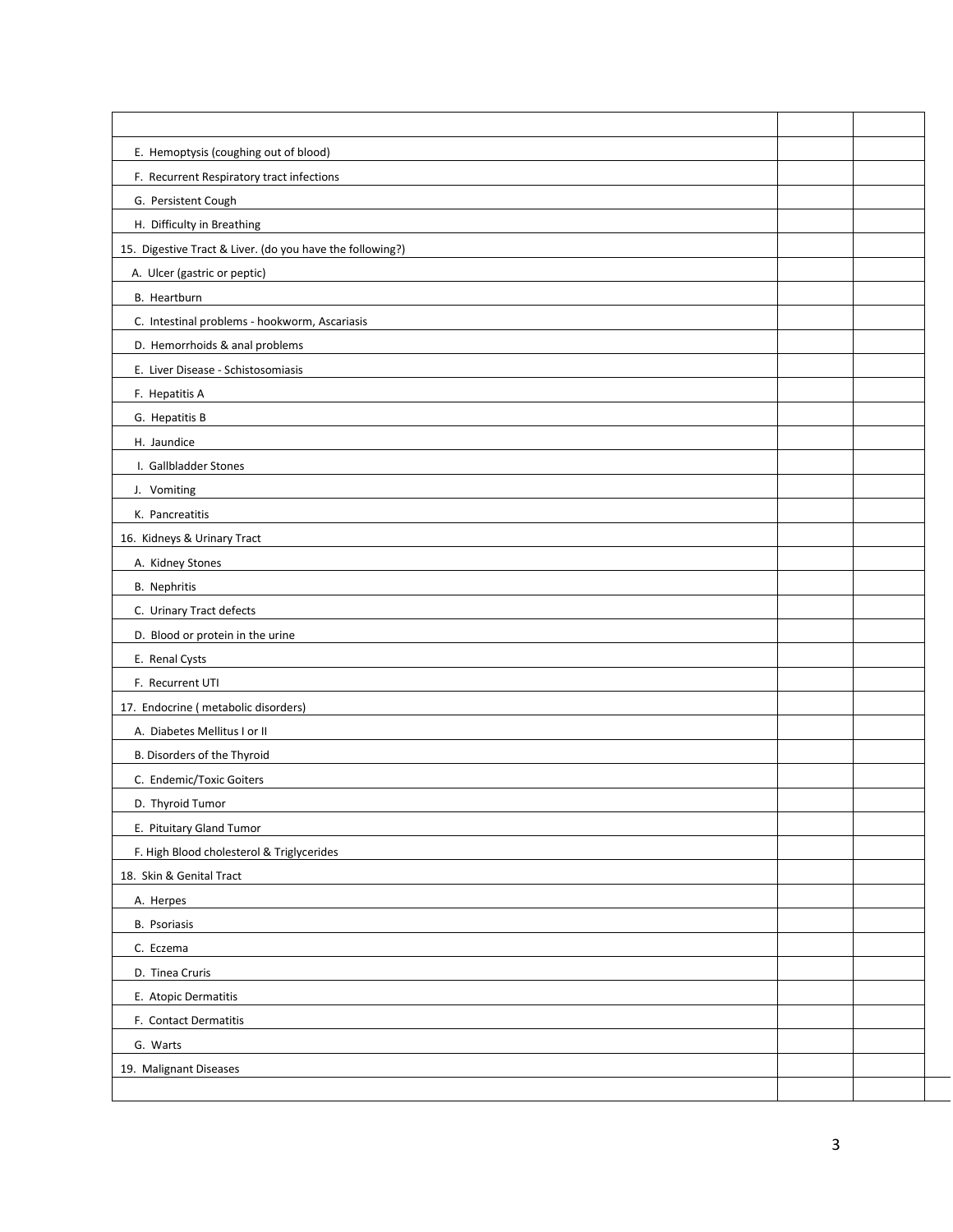| A. AIDS                                                                                                          |           |     |
|------------------------------------------------------------------------------------------------------------------|-----------|-----|
| B. Cancer (pls specify)                                                                                          |           |     |
| 20. Joints & Bones                                                                                               |           |     |
| A. Arthritis                                                                                                     |           |     |
| B. Gout                                                                                                          |           |     |
| C. Back & Neck pain                                                                                              |           |     |
| D. Joint Pains                                                                                                   |           |     |
| 21. Eyes - Please state your present condition                                                                   |           |     |
| A. Cataract                                                                                                      |           |     |
| B. Glaucoma                                                                                                      |           |     |
| C. Strabismus (squint)                                                                                           |           |     |
| D. Colorblindness                                                                                                |           |     |
| G. Visual disorders (near or far sightedness)                                                                    |           |     |
| 22. Ear, Nose & throat                                                                                           |           |     |
| A. Recurrent throat infection - Tonssillitis                                                                     |           |     |
| B. Ear Inflammation/Infections - Otitis Media, Ear discharges                                                    |           |     |
| C. Sinusitis - Acute or Chronic                                                                                  |           |     |
| D. Hearing Disorders - DEAFNESS                                                                                  |           |     |
| E. Allergic RHINITIS                                                                                             |           |     |
| 23. Hernia - of the abdominal wall, groin, Surgical scar, umbilicus(navel), Diaphragm                            |           |     |
| 24. Other Diseases                                                                                               |           |     |
| A. Chicken Pox                                                                                                   |           |     |
| <b>B.</b> German measles                                                                                         |           |     |
| C. Mumps                                                                                                         |           |     |
| D. Measles                                                                                                       |           |     |
|                                                                                                                  |           |     |
| <b>QUESTIONS ON FAMILY ILLNESSES</b>                                                                             |           |     |
| 25. Have any of your family members, parents, siblings, grandparents or relatives, ever suffered from any of the | <b>NO</b> | YES |
| following conditions?                                                                                            |           |     |
| A. Heart Disease                                                                                                 |           |     |
| B. High Blood Pressure                                                                                           |           |     |
| C. Kidney disease                                                                                                |           |     |
| D. Stroke                                                                                                        |           |     |
| E. Diabetes mellitus                                                                                             |           |     |
| F. Epilepsy                                                                                                      |           |     |
| G. Asthma                                                                                                        |           |     |
| H. Hepatitis B                                                                                                   |           |     |
| I. Arthritis                                                                                                     |           |     |
| J. Allergies (specify what type of drugs or food)                                                                |           |     |
| K. Cancer (specify what type)                                                                                    |           |     |